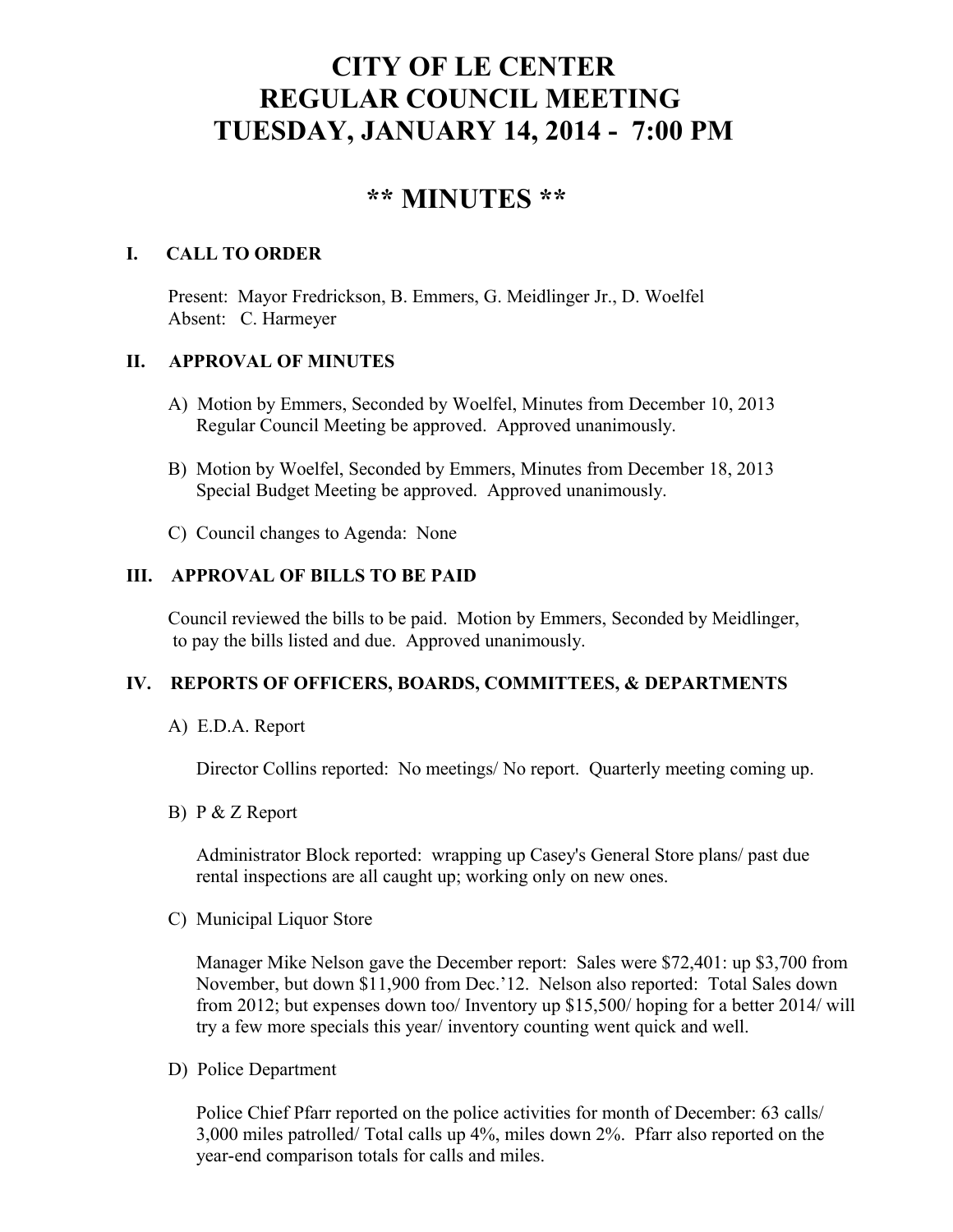E) Water, Sewer, Streets, Parks

 Public Works Supt. Curt Roemhildt referenced the year-end Enterprise Fund reports in the packet: Water (pg. 16), Sewer (pg. 17), and Refuse (pg. 18). Roemhildt gave a year-end Recycling report and a year-end Garbage report. He also reported:

- Sewer Plant- de-chlorination project came in under engineer's estimate/ plant operator Pat Kaderlik will be getting an award from the State of Minnesota for his fine work in operating our waste-water treatment plant.
- Water- staff dealing with abandoned houses: frozen cracked pipes, water running freely, high water usage. Council directed: "city staff turn these waters off by any means possible- this is an emergency."
	- F) Bolton & Menk Engineering (Joel Hawbaker, Engineer)

Engineer Hawbaker was absent due to another commitment. No report.

#### **V. PUBLIC FORUM**

There were no comments, questions, or statements from the general public.

#### **VI. OLD BUSINESS**

- A) Councilman Meidlinger gave a brief report from the "Meet The Legislators" he attended which included T.C.U. School officials, Montgomery and Lonsdale city officials, and area elected officials Sen. Dahle, Rep. Bly, & Rep. Woodard; who reported LGA funding to cities will be stabilized for a few years.
- B) Motion by Emmers, Seconded by Woelfel, to adopt the "Street Lighting Resolution" provided by Alliant Energy to install several new streetlights. Approved unanimously.
- C) Motion by Emmers, Seconded by Meidlinger, to approve the 2014 Police Union Contract as written and presented. Approved unanimously.

#### **VII. NEW BUSINESS**

- A) Mayoral Proclamation: Mayor Josh Fredrickson did read and proclaim February 7-14 as "Congenital Heart Defect Awareness Week" and did sign such proclamation and was presented to the Joe & Arianne Holicky family.
- B) City owned 80 acre farm land: Administrator Collins gave a synopsis and time-line of the city's acquisition of the property, the cost to acquire it, the bonds used to pay it off, and the rent revenue being collected by leasing the property. Mayor Fredrickson stated he had been contacted by a 3rd party who was very interested in buying the property from the city if it was for sale. He wanted the entire council to be included in the discussion. All agreed: leave further discussion until the workshop meeting being planned. Council set the Workshop Meeting for Tuesday, January 28  $\omega$  6:00 PM at city hall. Attorney Moran suggested sealed bids with a minimum bid would be the preferred method to sell the property IF the council should decide to do so.